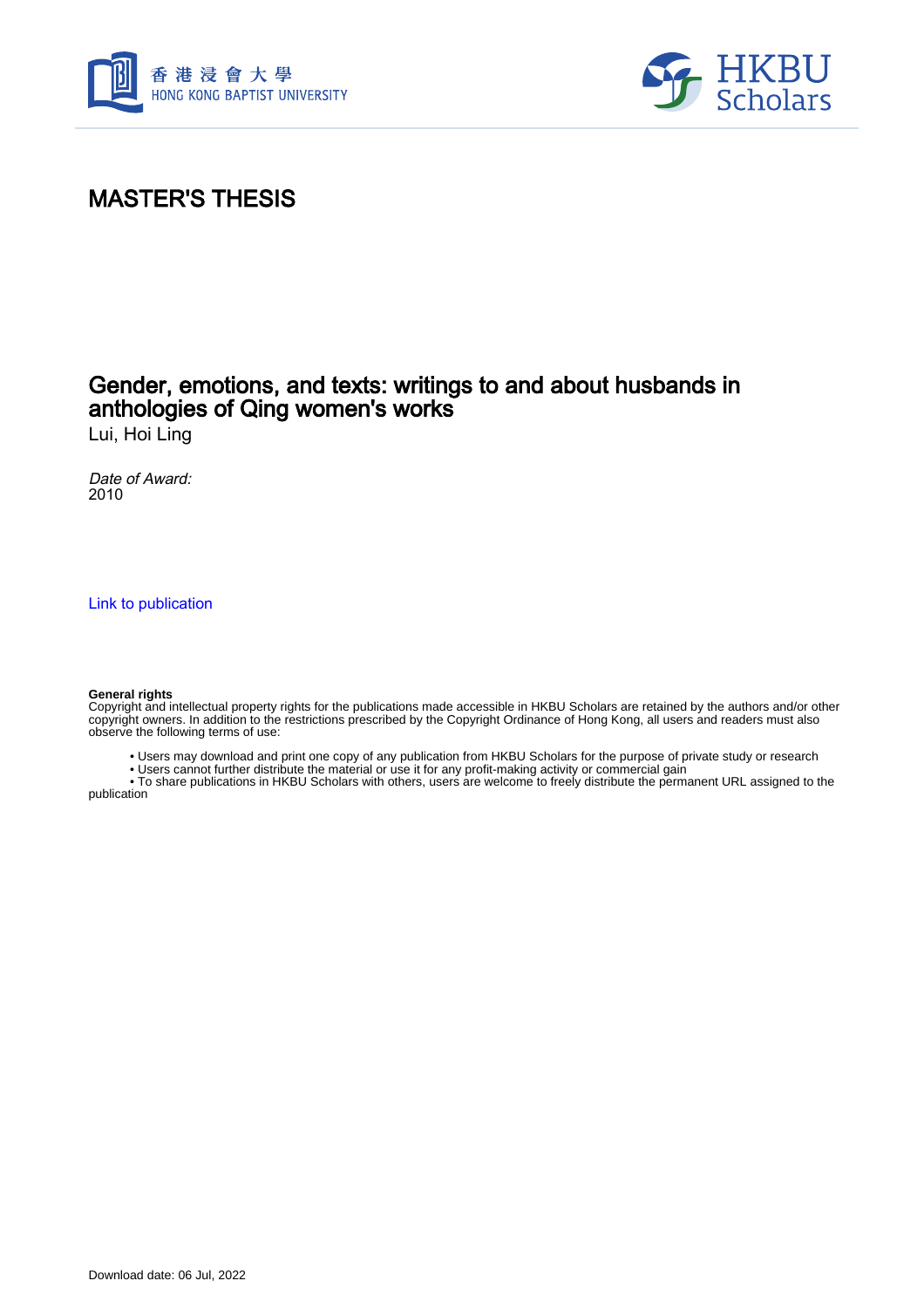**Gender, Emotions, and Texts:** 

**Writings to and about Husbands in Anthologies of Qing Women's Works** 

**LUI Hoi Ling** 

## **A thesis submitted in partial fulfillment of the requirements**

**for the degree of** 

**Master of Philosophy** 

**Principal Supervisor: Prof. Clara Wing-chung HO** 

**Hong Kong Baptist University** 

**July 2010**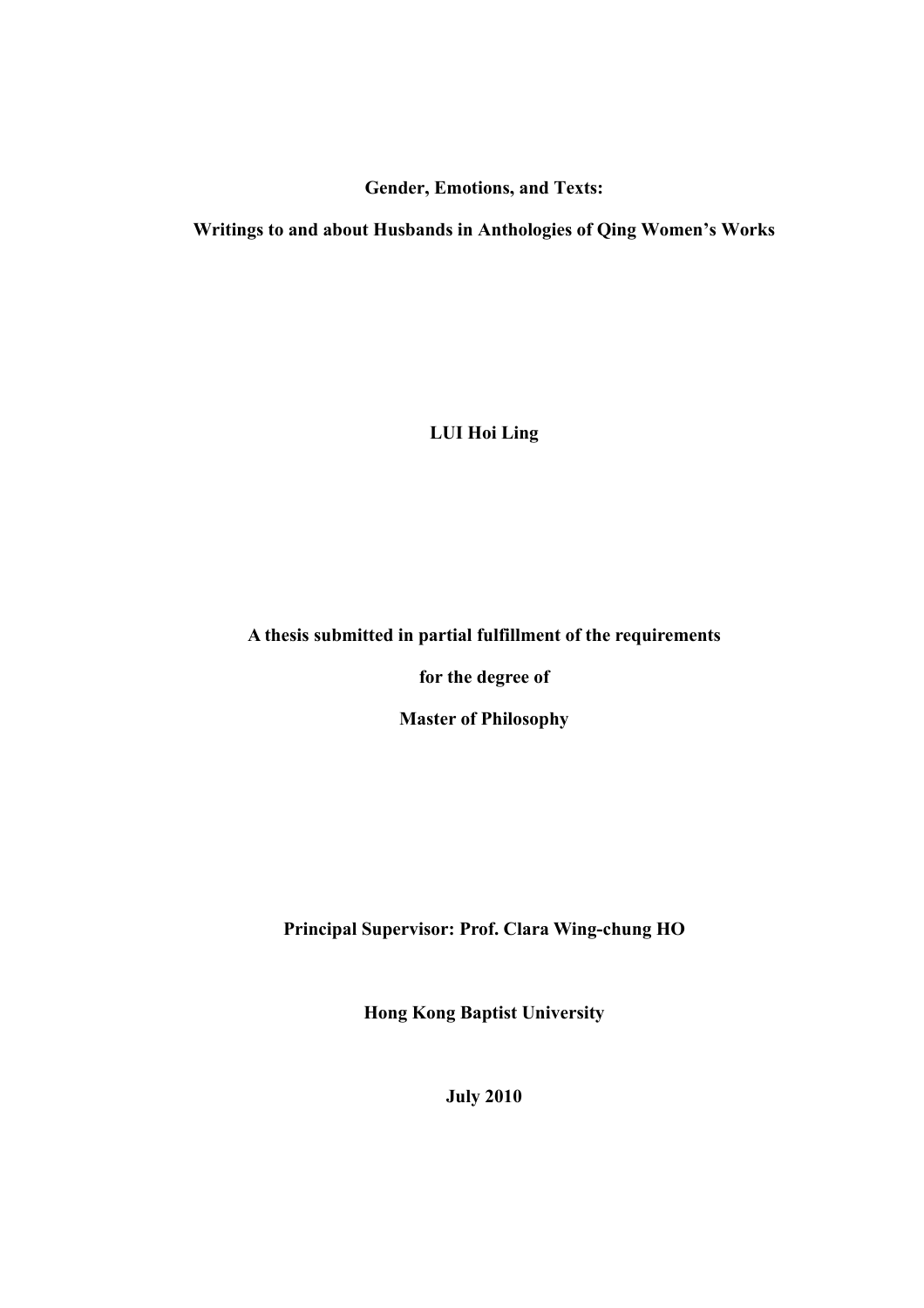#### **Abstract**

This dissertation studies women's writings to and about husbands contained in anthologies of Qing women's works. With an increasing rediscovery of anthologies authored by women, voices of women in late imperial China can be heard more easily. While the concept of viewing women as victims in history is fading out in the intellectual academia, current scholarship is paying attention to the agency and subjectivity of women in Qing China. Echoing this research trend, my study examines women's texts, particularly those addressed to and about husbands, as a means to approach the larger question of how intellectual couples shared their emotions after marriage. Through an investigation into women's literary works which demonstrates the various aspects of the marital life of their authors, my research aims at further elucidating the emergence and prevalence of "companionate marriages" among the gentry class, especially in the Jiangnan region, thus broadening our understanding of gender interaction in Qing China.

As previous scholars have offered a sound basis for conceptualizing women and gender in history, I refer to 'gender' as one of the theoretical frameworks in my study. I also adopt a thematic approach to probe the emotional world of literary wives in general as reflected in their writings. Hence, I categorize the content of my sources into four main parts with explanations of different subject matter, including marital sentiments, intellectual pursuits, leisure entertainments, and sorrowful events. Through this study, I attempt to answer the following questions: As composing for husbands had become popularized in the Qing period, what was the subject matter of women's expression? How did writing women portray their self-image as companionate wives in writings addressed to their husbands? In what historically significant ways could women's writings reflect their marital lives?

It is expected that my study will contribute to an original exploration of texts by both famous and anonymous Qing women writers; and will not only provide a dynamic picture of gender relations between husband and wife, but also a fuller understanding of traditional family life. In a broader sense, to study the active participation of women beyond their domestic duties helps further document a more comprehensive picture of the social and economic history in Qing China.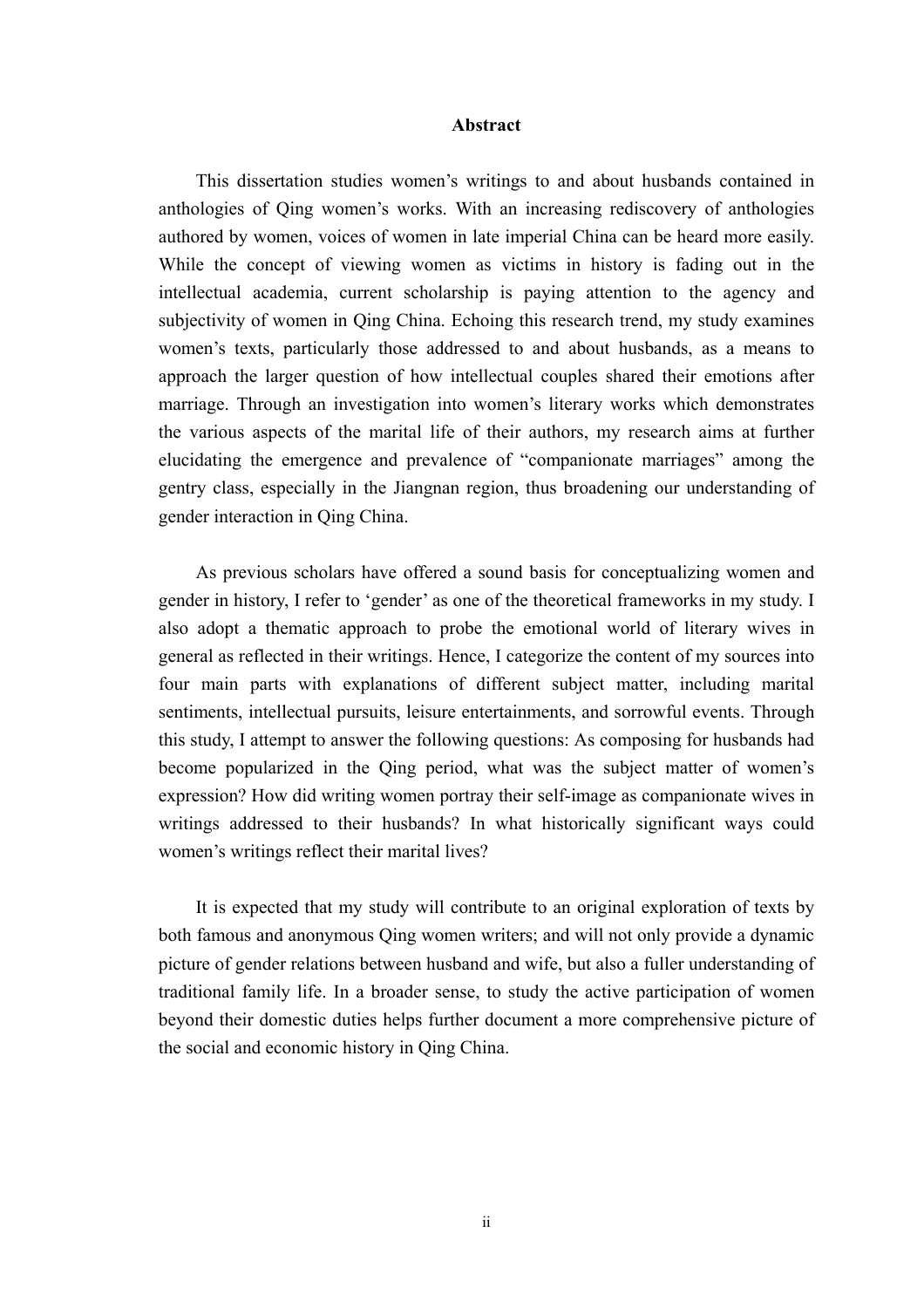| 1.4 Gender, Emotions, and Texts: Methodological notes 20<br>2.6 Receiving husband's letter and seeing husband's return52 |  |
|--------------------------------------------------------------------------------------------------------------------------|--|
|                                                                                                                          |  |
|                                                                                                                          |  |
|                                                                                                                          |  |
|                                                                                                                          |  |
|                                                                                                                          |  |
|                                                                                                                          |  |
|                                                                                                                          |  |
|                                                                                                                          |  |
|                                                                                                                          |  |
|                                                                                                                          |  |
|                                                                                                                          |  |
|                                                                                                                          |  |
|                                                                                                                          |  |
|                                                                                                                          |  |
|                                                                                                                          |  |
|                                                                                                                          |  |
|                                                                                                                          |  |
|                                                                                                                          |  |
|                                                                                                                          |  |
|                                                                                                                          |  |
|                                                                                                                          |  |
|                                                                                                                          |  |
|                                                                                                                          |  |
|                                                                                                                          |  |
|                                                                                                                          |  |
|                                                                                                                          |  |
|                                                                                                                          |  |
|                                                                                                                          |  |
|                                                                                                                          |  |
|                                                                                                                          |  |
|                                                                                                                          |  |
|                                                                                                                          |  |
|                                                                                                                          |  |
|                                                                                                                          |  |

### **Table of Contents**